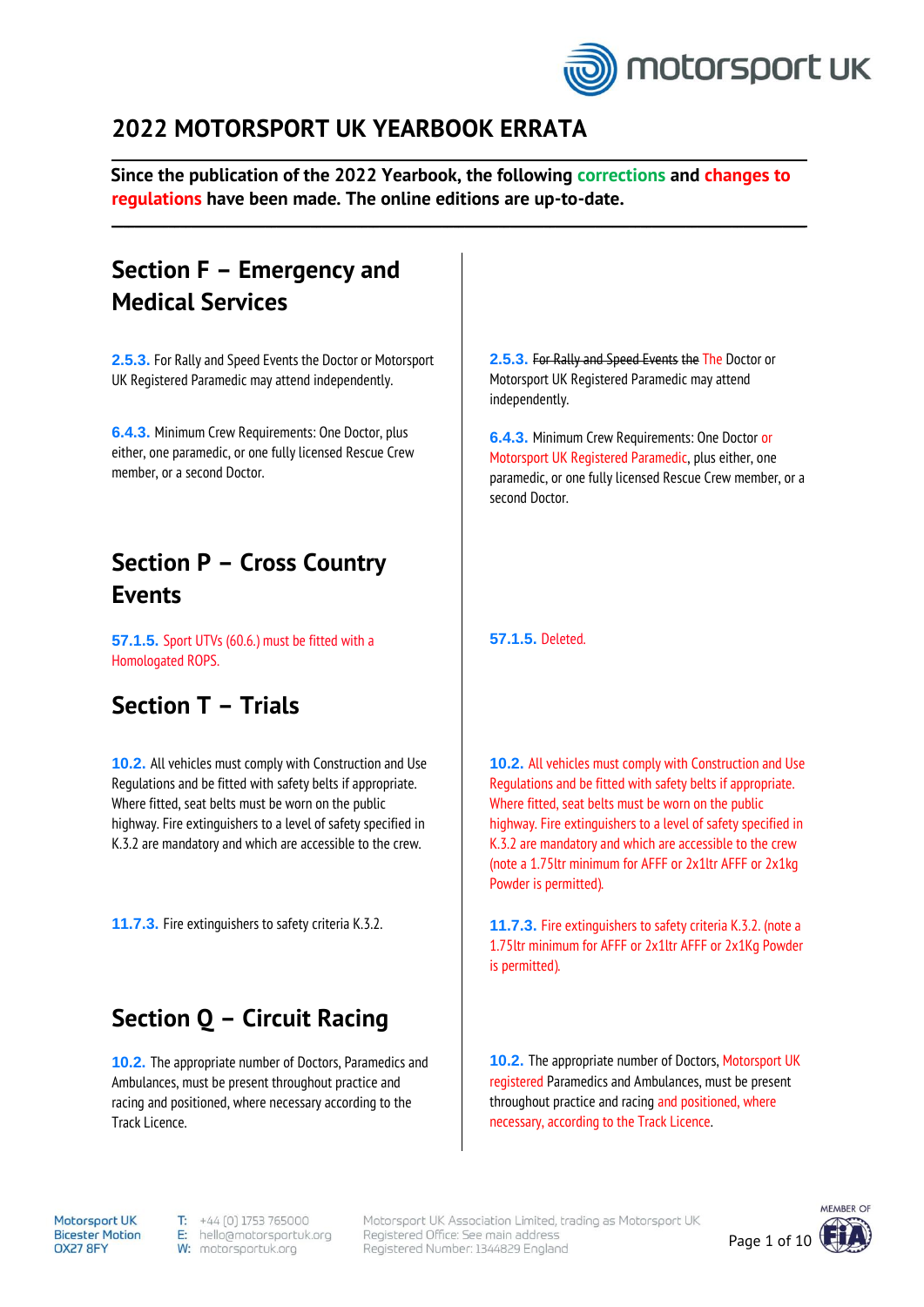

# **Section R – Rallying**

**48.10.5.** Be equipped with fire extinguishers complying with K.3.1.4, and also all the relevant parts of K.3. The driver and co-driver must each be able to activate the extinguisher when normally seated with seat belts fastened.

# **Section S – Sprints, Hill Climbs and Drag Racing**

### **Drag Racing**

#### **Organisation**

Regulations within the Drag Race Yearbook may apply further limitations or requirements, additional to the following:

### **Regional Structure**

#### **EMAMC**

#### **East Midlands Association of Motor Clubs**

Website: www.emamc.org.uk E-mail: info@emamc.org.uk Secretary: David James, Flat 8, 37 Lamplugh Road, Bridlington, East Yorkshire YO15 2JU (h) 01262 606420 E-mail: info@emamc.org.uk Chairman & Regional Delegate: Phil Foster, Halfacre, Kettlethorpe Road, Fenton, Lincoln LN1 2ER (h) 01427 718601 (w) 01522 836053 E-mail: philfost@lineone.net

#### **Championship Co-ordinators**

Stage Rally: Paul Rees, 1 Sherwood Rise, Mansfield Woodhouse, Nottinghamshire, NG19 7NP (h) 01623 404114 E-mail: paul@rallymarshal.co.uk Road Rally: Craig Burgess, 41 Highfield Avenue, Chesterfield, Derbyshire S41 7AU (h) 01246 222249 E-mail: craigburgess@lechler.com Autosolo/PCA Lee Burgess 45 Lilac Street, Holligwood, Chesterfield, S43 2JB (m) 07971 673222 E-mail: chairman@midderbyshiremc.co.uk OS maps: 119, 120, 128, 129, 140, 141, 152

**48.10.5.** Be equipped with fire extinguishers complying with K3.1, K3.2 and K3.3. K.3.1.4, and also all the relevant parts of K.3. The driver and co-driver must each be able to activate the extinguisher when normally seated with seat belts fastened.

### **Drag Racing**

#### **Organisation**

Regulations within the **Drag Race Yearbook** may apply further limitations or requirements, additional to the following:

### **EMAMC**

#### **East Midlands Association of Motor Clubs**

Website: www.emamc.org.uk E-mail: info@emamc.org.uk Secretary: David James, Flat 8, 37 Lamplugh Road, Bridlington, East Yorkshire YO15 2JU (h) 01262 606420 E-mail: info@emamc.org.uk Chairman & Regional Delegate: Phil Foster, Halfacre, Kettlethorpe Road, Fenton, Lincoln LN1 2ER (h) 01427 718601 (w) 01522 836053 E-mail: philfost@lineone.net

#### **Championship Co-ordinators**

Stage Rally: Paul Rees, 1 Sherwood Rise, Mansfield Woodhouse, Nottinghamshire, NG19 7NP (h) 01623 404114 E-mail: paul@rallymarshal.co.uk Road Rally: Craig Burgess, 41 Highfield Avenue, Chesterfield, Derbyshire S41 7AU (h) 01246 222249 E-mail: craigburgess@lechler.com Autosolo/PCA Lee Burgess 45 Lilac Street, Hollingwood, Chesterfield, S43 2JB (m) 07971 673222 E-mail: chairman@mid-derbyshiremc.co.uk OS maps: 119, 120, 128, 129, 140, 141, 152

Motorsoort UK **Bicester Motion** OX27 8FY

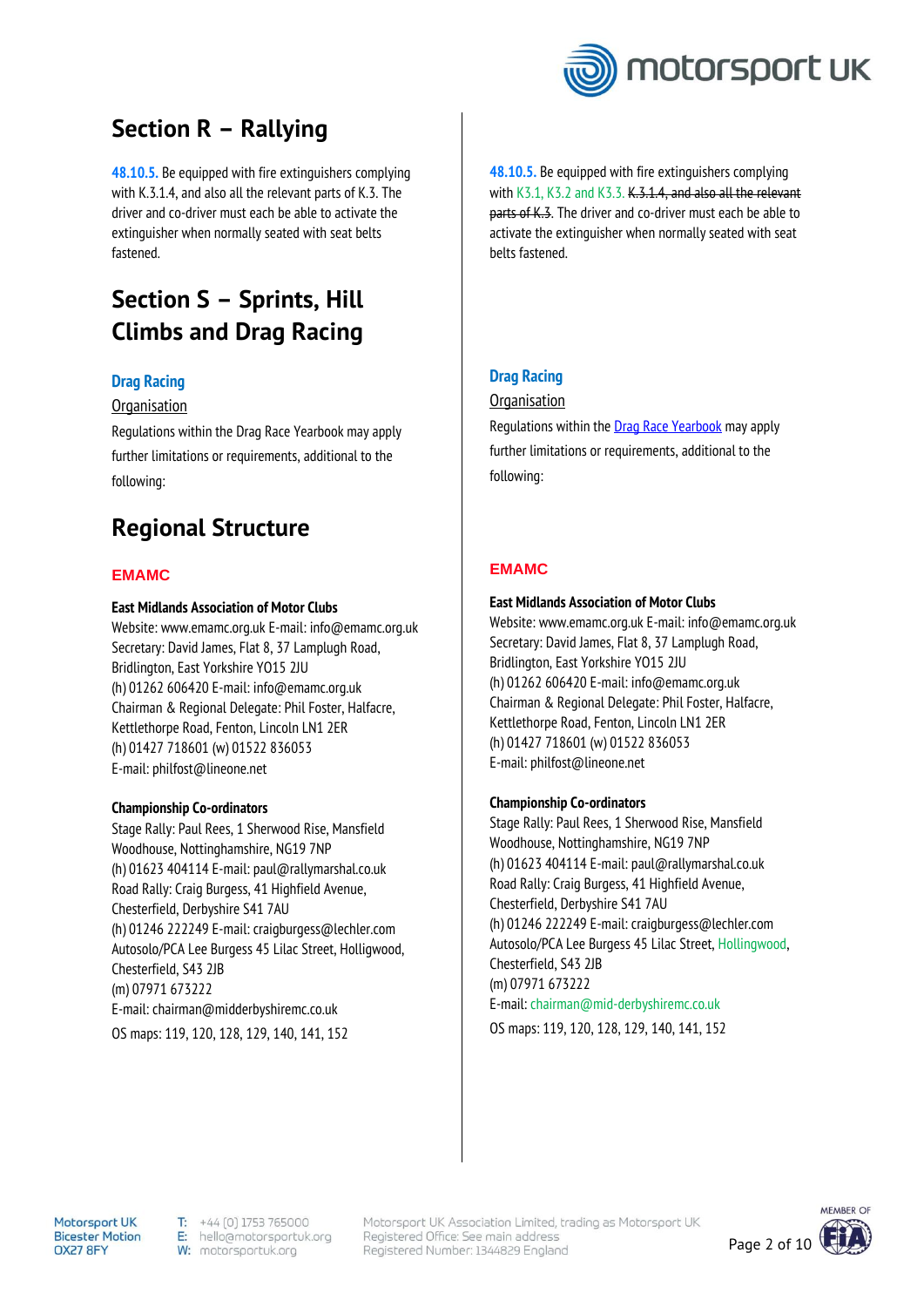

# **Section B – Nomenclature & Definitions**

**Time Attack.** A Time Attack Event is run over a number of sessions to determine the competitor (in class) completing the fastest lap time. Drivers are not competing against each other but against the clock and in a manner equivalent to a timed qualifying session. By display of their headlights drivers indicate they are attempting their flying lap (hot lap). Overtaking should only be carried out on the left.

There will be: Warm-up, Practice, Qualifying and Final. These Sessions are always open Pit Lane and can vary from 15 minutes to 20 minutes per Session.

After the Warm Up (untimed) and Practice sessions the main segments of the day are the Qualifying and the Final. All Classes will participate in the Qualifying Sessions. The cars to go forward into the Final will be confirmed in the SRs. The overall winner will be declared as that driver who has posted the quickest lap time in the Final.

Organisers reserve the right to split/amalgamate classes at their discretion in all sessions.

Session 1 – Warm Up – will be untimed.

Session 2 – Practice – will be a timed session.

Session 3 – Qualifying – will be a timed session. The fastest

drivers will proceed into Session 4 the Final. The number of competitors proceeding to the final will confirmed in the Final Instructions.

Session 4 – The Final.

## **Section C - Judicial**

**7.3.1.** The lodging of an Appeal against a decision of the Clerk of the Course, or the giving of Notice of Intention to Appeal against a decision of the Stewards of the Meeting, does not suspend any penalty that may have been applied or endorsed, during the Meeting out of which the decision has arisen. Thus no Competitor may continue to compete 'under appeal'.

**Hot Lap Challenge.** A Hot Lap Challenge is run over a number of sessions to determine the competitor (in class) completing the fastest lap time. Drivers are not competing against each other but against the clock and in a manner equivalent to a timed qualifying session. By display of their headlights drivers indicate they are attempting their flying lap (hot lap). Overtaking should only be carried out on the left.

There will be: Warm-up, Practice, Qualifying and Final. These Sessions are always open Pit Lane and can vary from 15 minutes to 20 minutes per Session.

After the Warm Up (untimed) and Practice sessions the main segments of the day are the Qualifying and the Final. All Classes will participate in the Qualifying Sessions. The cars to go forward into the Final will be confirmed in the SRs. The overall winner will be declared as that driver who has posted the quickest lap time in the Final.

Organisers reserve the right to split/amalgamate classes at their discretion in all sessions.

Session 1 – Warm Up – will be untimed.

Session 2 – Practice – will be a timed session.

Session 3 – Qualifying – will be a timed session. The fastest

drivers will proceed into Session 4 the Final. The number of competitors proceeding to the final will confirmed in the Final Instructions.

Session 4 – The Final.

**7.3.1.** The lodging of an Appeal against a decision of the Clerk of the Course, or the giving of Notice of Intention to Appeal against a decision of the Stewards of the Meeting, does not suspend any penalty that may have been applied or endorsed, during the Meeting out of which the decision has arisen. Thus no Competitor may continue to compete 'under appeal'.

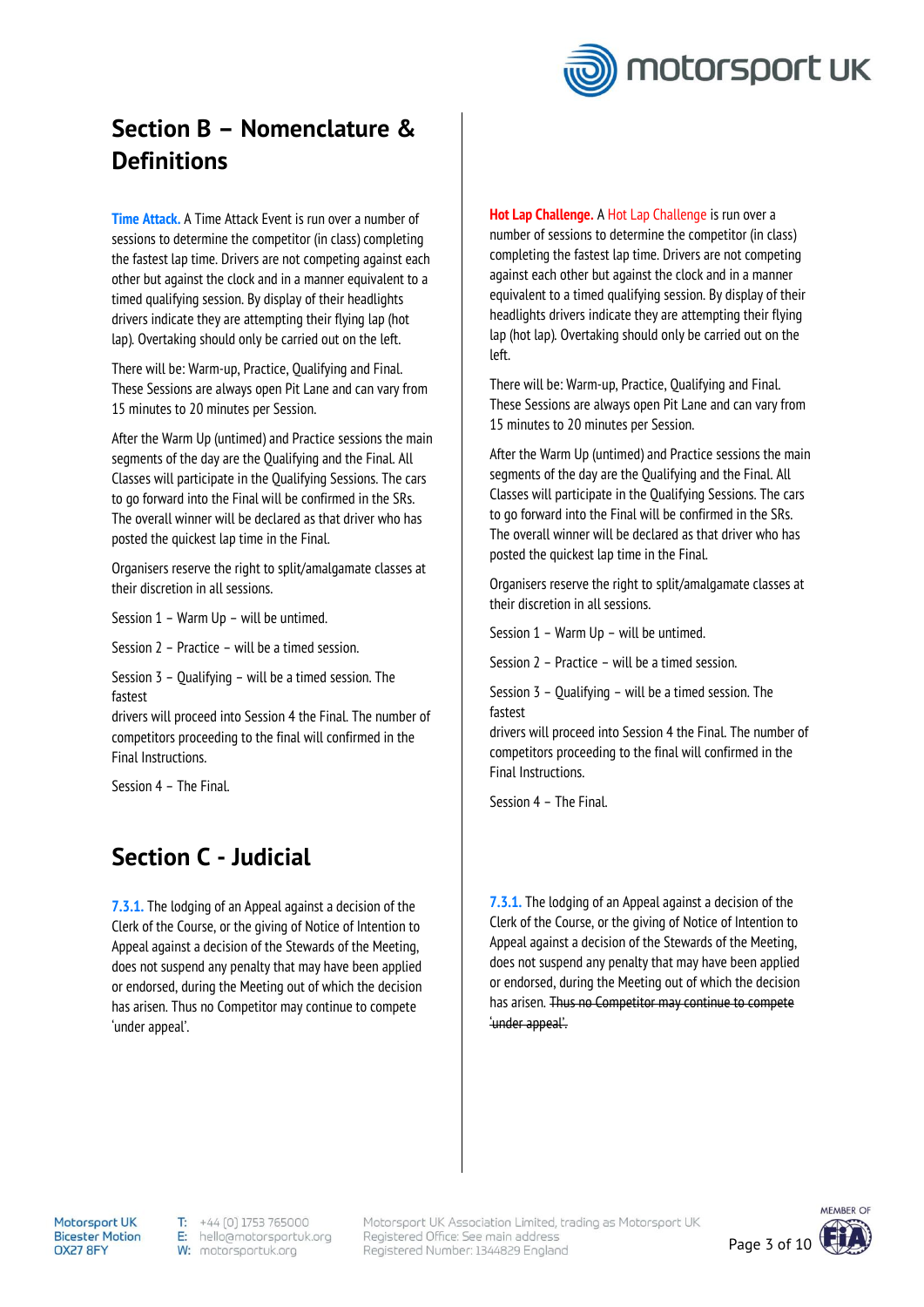

## **Section E – Circuits & Venues**

**15.1.** Following any incident involving injury, serious damage, judicial proceedings, and when otherwise appropriate, the Owner and/or Operator of a Venue having video facilities shall:

(i) Retain any video recording relating to the incident for at least 21 days after the incident.

### **Section F – Emergency & Medical Services (Units and Equipment)**

**1.2.** Rescue, Stage Safety and Recovery Units are licensed yearly by Motorsport UK. All Motorsport UK registered Units must be inspected by an appropriate Motorsport UK Rescue or Recovery Assessor, or Motorsport UK Rescue & Recovery Panel member, on application for their first Motorsport UK registration and at least once in every three year period thereafter.

**4.1.2.** Recovery units and crew should be prepared to support the Rescue and/or Stage Safety Unit at an incident.

# **Section G – Officials**

**19.1.1.** The maximum number of Clerks of the Course at any race meeting shall be two. One must be nominated as Senior Clerk of the Course responsible for the overall control of the Meeting.

### **Section Q – Circuit Racing Appendix 3: Operation of Safety Car**

**1.11.** Following the safety car extinguishing its lights, and prior to passing the green flag, the race leader will dictate the pace and, if necessary, fall more than five car lengths behind the Safety Car. In order to avoid the likelihood of accidents before the safety car returns to the pits, from the point at which the lights on the car are extinguished drivers must proceed at a pace which involves no erratic acceleration or braking nor any other manoeuvre which is likely to endanger other drivers or impede the restart.

**15.1.** Following any incident involving injury, serious damage, judicial proceedings, and when otherwise appropriate, the Owner and/or Operator of a Venue having video facilities shall:

(i) Retain any video recording relating to the incident for at least 61 days after the incident.

**1.2.** Rescue, Stage Safety and Rally Recovery Units are licensed yearly by Motorsport UK. All Motorsport UK registered Units must be inspected by an appropriate Motorsport UK Rescue or Recovery Assessor, or Motorsport UK Rescue & Recovery Panel member, on application for their first Motorsport UK registration and at least once in every three year period thereafter.

**4.1.2.** Rally Recovery units and crew should be prepared to support the Rescue and/or Stage Safety Unit at an incident.

**19.1.1.** There is no restriction on the maximum number of Clerks of the Course at any race meeting however one must be nominated as Senior Clerk of the Course responsible for the overall control of the Meeting.

**1.11.** Following the safety car extinguishing its lights, and prior to passing the green flag, the race leader will dictate the pace and, if necessary, fall more than five car lengths behind the Safety Car. In order to avoid the likelihood of accidents before the safety car returns to the pits, from the point at which the lights on the car are extinguished drivers must proceed at a pace which will not lead to the Safety Car being overtaken before it has entered the pit road, involves no erratic acceleration or braking nor any other manoeuvre which is likely to either endanger other drivers or impede the restart.

**Motorsport UK Bicester Motion** OX27 8FY

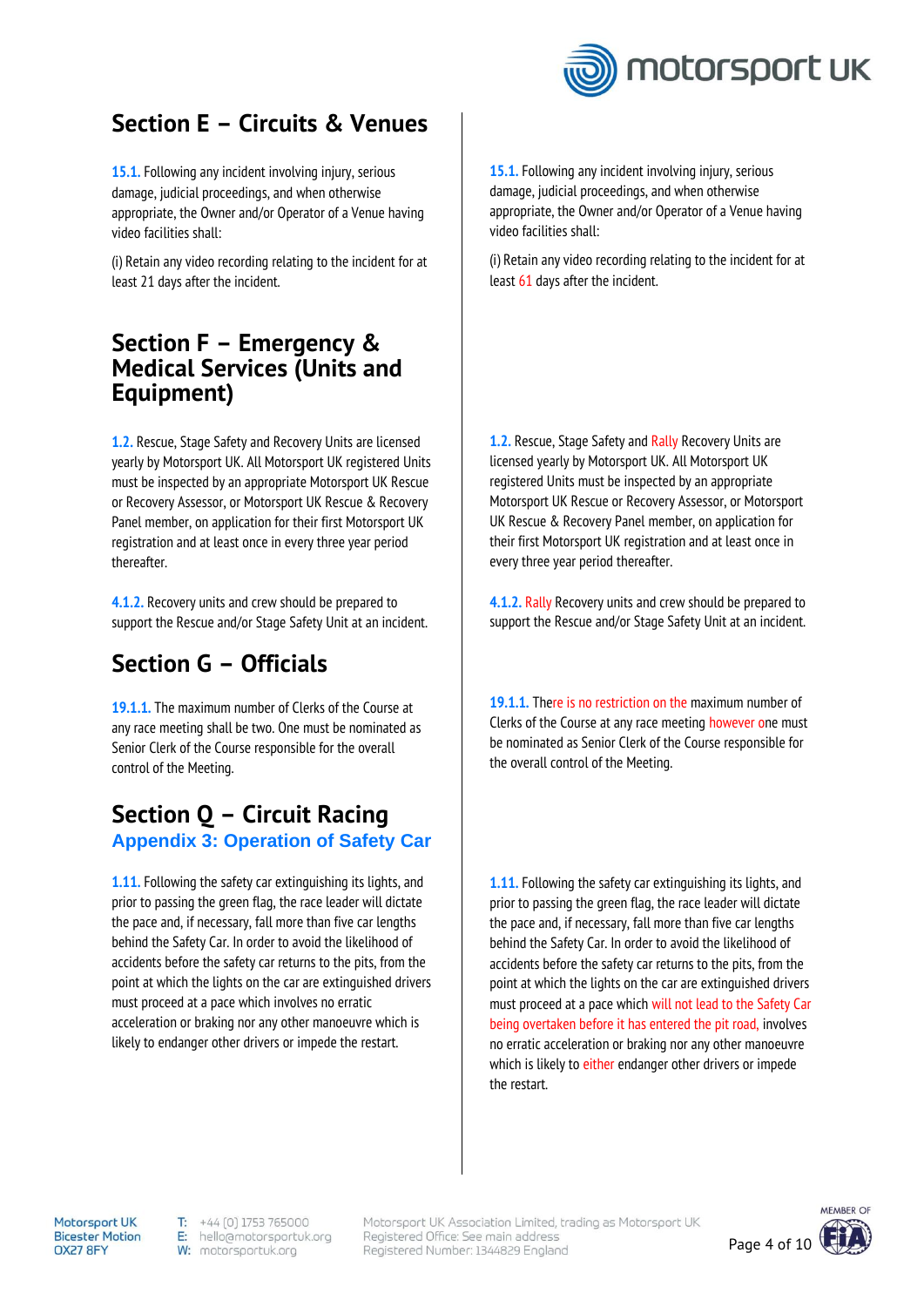**1.12.** As the Safety Car is approaching the pit entry, the green flag will be displayed at the start/finish line and the "SC" board withdrawn. Following this display of the start signal yellow flags and "SC" boards at the marshals posts will be withdrawn and be replaced with a waved green flag for one lap. The waved green flag will flow around the circuit in both directions, as an adjacent post displays their waved green flag. This system may be supplemented by a message being simultaneously broadcast to all marshals' posts if such a communication system is available. Overtaking remains strictly forbidden until the start signal at the start/finish line is passed.

## **Section S – Sprints, Hill Climbs & Drag Racing**

**17.1.1.** Unless stated hereafter, Organisers must comply with Sections D and S of these General Regulations. Q4.1.; Q4.2.1.; Q4.3 to Q4.5., Q4.7. Q4.8, Q8.1.5; Q8.1.8.; Q8.1.9., Q.13.1.1 to Q.13.1.4 and Q15 also applies.

### **Section U – Karting**

#### **Championships**

No Existing Regulation

**13.3.2.** For Long Circuit Meetings, all Drivers must wear leather suits or suits approved by Motorsport UK for Long Circuit kart racing.

**13.3.4.** Leather suits must have a minimum thickness of 1.2mm measured at any part of the suit.



1.12. As the Safety Car is approaching entering the pit entry road, the green flag will be displayed at the start/finish line and the "SC" board withdrawn. Following this display of the start signal yellow flags and "SC" boards at the marshals posts will be withdrawn and be replaced with a waved green flag for one lap. The waved green flag will flow around the circuit in both directions, as an adjacent post displays their waved green flag. This system may be supplemented by a message being simultaneously broadcast to all marshals' posts if such a communication system is available. Overtaking or overlapping remains strictly forbidden until the start signal at the start/finish line is passed.

**17.1.1.** Unless stated hereafter, Organisers must comply with Sections D and S of these General Regulations.  $\overline{Q4.1}$ .; Q4.2.1.; Q4.3 to Q4.5., Q4.7. Q4.8, Q8.1.5; Q8.1.8.; Q8.1.9., Q.13.1.1 to Q.13.1.4 and Q15 Q4.2.; Q5.1.;Q8.1.; Q11.2.4.; Q11.2.6.; Q11.2.7.; Q12.1.4; Q12.2; Q12.4; Q12.24 and Q12.25.1 to Q12.25.4 also applies.

#### **11.1.3.** Alternative Championship Rounds – Q7.11. applies.

**13.3.2.** For Long Circuit Meetings, all Drivers must wear leather suits or suits approved by Motorsport UK for Long Circuit kart racing to EN17092 Class AAA.

**13.3.4.** Leather suits must comply with current CIK-FIA regulations and have a minimum thickness of 1.2mm measured at any part of the suit.

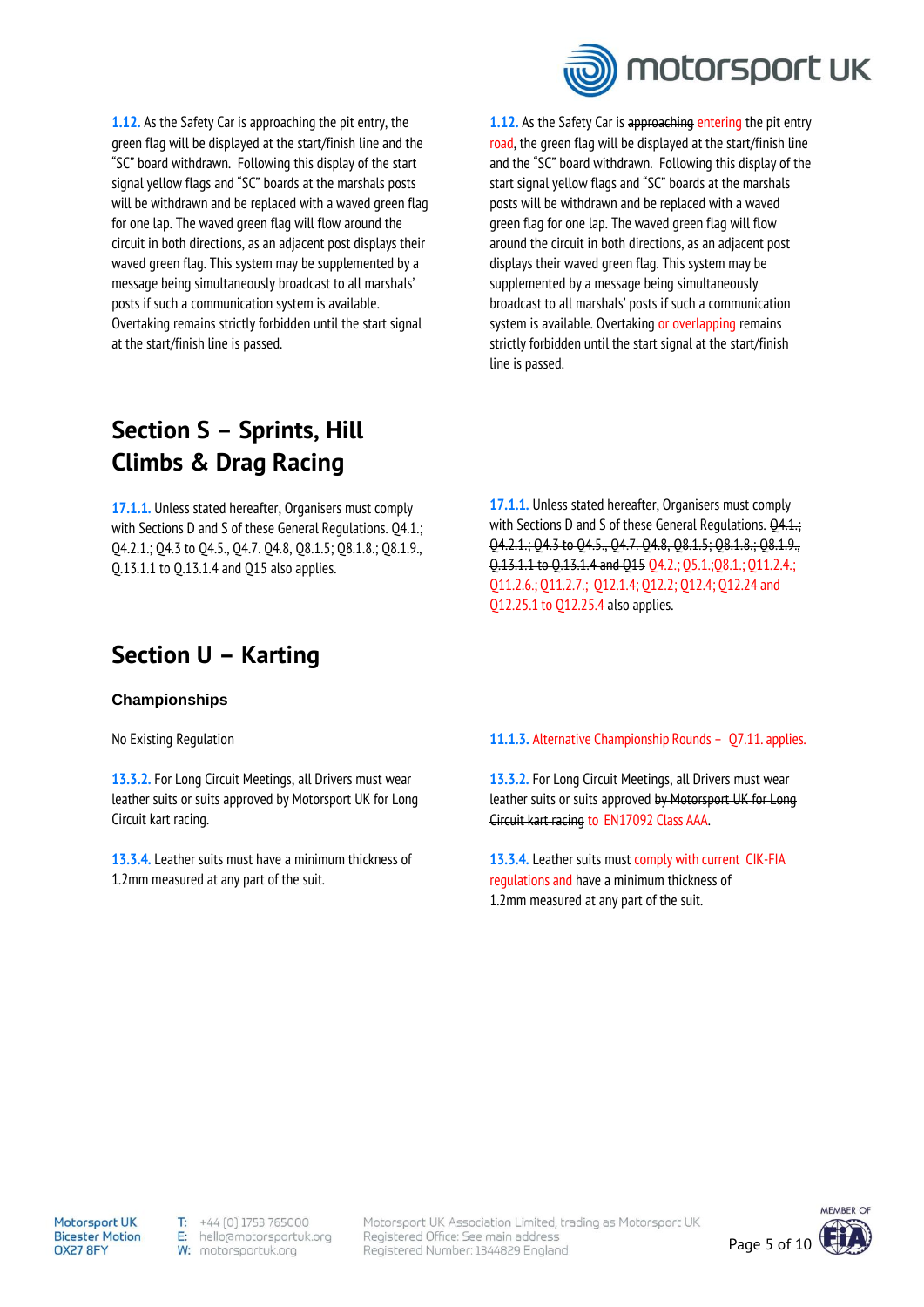

# **Section K – Safety**

**10.3.1.** (b) In addition the following are acceptable for: Motorsport UK National Kart Racing Events (with exception of Kart Drivers under 15 years of age, Cadet and Bambino Drivers) and Motorsport UK National Junior Drag Racing: SNELL K2010 (Not valid after 31.12.23) SNELL K2015 SNELL – FIA CMR2007 SNELL – FIA CMS2007 SNELL – FIA CMR2016 SNELL – FIA CMS2016

# **Section C - Judicial**

**6.3.2.** Appeals against the refusal of an entry (H.30.1.3) must be made in writing to Motorsport UK within 48 hours of the competitor receiving notice that his entry is refused and in any case no later than 24 hours before the competition starts. If the National Court cannot be convened in time such appeals will be considered by the Chairman of the National Court or, in the event that he is not available, someone nominated by him and his decision shall be final.

# **Section D - Organisers**

**14.1.1.** If no method is specified, selection shall be at the discretion of the organisers whose decision shall be final (subject to H.30.1.3).

## **Section H – Competitors: Licences**

**30.1.1.** (f) An entrant shall be free to withdraw an entry to which 30.1.3(g), (c) or (d) relates provided the organisers are so informed in writing within three days of the entrant being notified.

**10.3.1.** (b) In addition the following are acceptable for: Motorsport UK National Kart Racing Events (with exception of Kart Drivers under 15 years of age, Cadet and Bambino Drivers) and Motorsport UK National Junior Drag Racing: SNELL K2010 (Not valid after 31.12.23) SNELL K2015 SNELL K2020 SNELL – FIA CMR2007 SNELL – FIA CMS2007 SNELL – FIA CMR2016 SNELL – FIA CMS2016

**6.3.2.** Appeals against the refusal of an entry (H.29.1.3) must be made in writing to Motorsport UK within 48 hours of the competitor receiving notice that his entry is refused and in any case no later than 24 hours before the competition starts. If the National Court cannot be convened in time such appeals will be considered by the Chairman of the National Court or, in the event that he is not available, someone nominated by him and his decision shall be final.

**14.1.1.** If no method is specified, selection shall be at the discretion of the organisers whose decision shall be final (subject to H.29.1.3).

**30.1.1.** (f) An entrant shall be free to withdraw an entry to which  $29.1.3(q)$ , (c) or (d) relates provided the organisers are so informed in writing within three days of the entrant being notified.

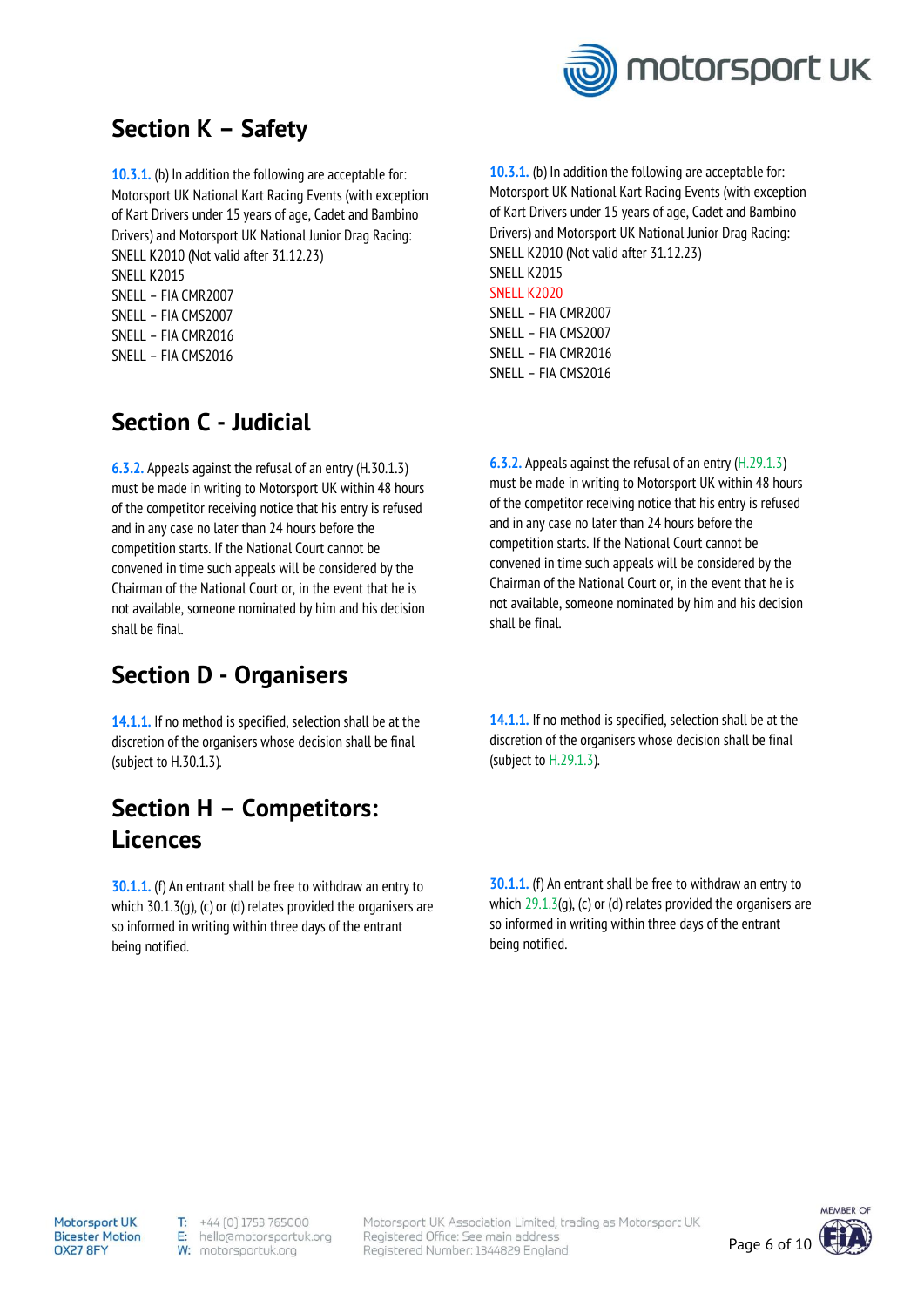

# **Section B – Nomenclature & Definitions**

**Taster Event.** An entry level competition where to encourage first time participation in Motorsport, participants will be deemed to be a member of the club for the day. Clubs may organise no more than one of each type of prescribed event per year to recruit new members and participants.

# **Section C - Organisers**

**4.5.6.** Clubs may organise no more than one event of each type prescribed in 4.5 per calendar year as a "Taster Event" where, provided Motorsport UK has granted specific approval, members of unrecognised clubs or members of the public may participate but not officiate and will be deemed to be a member of the club for the day on completion of an application form for an RS Clubmans Competition Licence.

# **Section J - Vehicles**

**5.7.1.** Have a steering wheel with a continuous rim not incorporating any reflex angles in its basic shape (except for Drag Race vehicles). 'D' shape wheels are permitted.



**Taster Event.** An entry level competition where to encourage first time participation in Motorsport, participants will be deemed to be a member of the club for the day. Clubs may organise no more than one of each type of prescribed event per year to recruit new members and participants.

**4.5.6.** Clubs may organise no more than one events of each type prescribed in 4.5 per calendar year as a "Taster Event" where, provided Motorsport UK has granted specific approval, members of unrecognised clubs or members of the public may participate but not officiate and will be deemed to be a member of the club for the day on completion of an application form for an RS Clubmans Competition Licence.

**5.7.1.** Have a steering wheel with a continuously closed rim not incorporating any reflex angles in its basic shape (except for Drag Race vehicles). 'D' shape wheels are permitted.



**Motorsport UK Bicester Motion** OX27 8FY

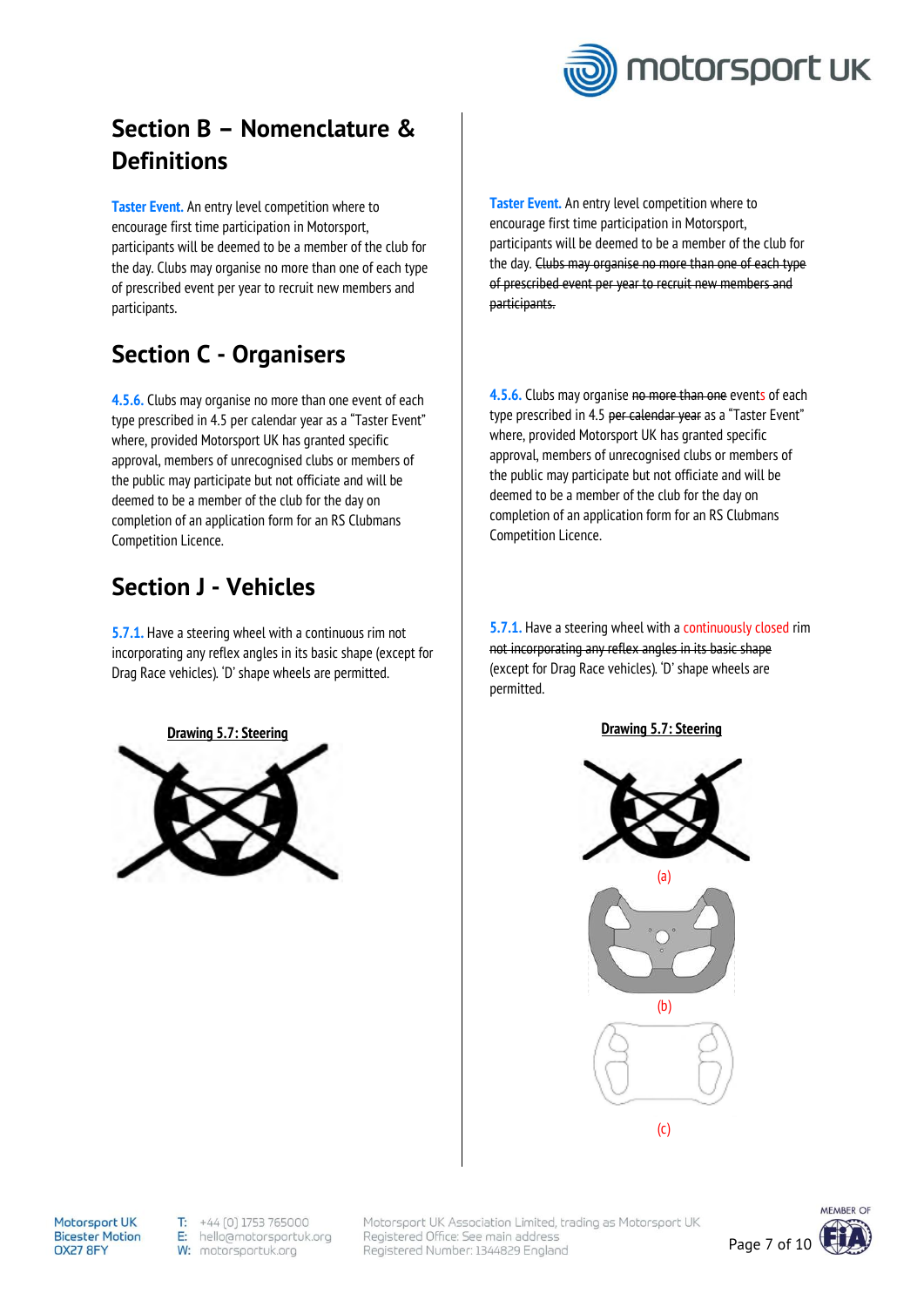**5.30.5.** All cars must be equipped with a plumbed in extinguishing system with nozzles discharging into the Cockpit and onto the Motor(s) and Inverter. Only ABC extinguisher types compatible with the battery chemistry and specified for the voltage level at the power bus are allowed.

**5.30.6.** There must be two exterior actuators. These actuators must be situated at the base of the main rollover structure on both sides of the vehicle for a single seater or at the lower corners of the windscreen for a closed cockpit vehicle.

No Existing Regulation

No Existing Regulation

No Existing Regulation

### **Section K – Safety**

No Existing Regulation

**8.5.** The triggering system location must be identified by a Red Spark on a White-edged Blue triangle (12cm base), and the 'On' and 'Off' positions clearly marked.

**9.2.** Exceptionally, drivers of three wheeled cars, competing in accordance with A2.2.1 may wear ACU or FIM approved leather overalls.



**5.30.5.** All cars must be equipped with an electrically operated plumbed in extinguishing system with nozzles discharging into the Cockpit and onto the Motor(s) and Inverter. Only ABC extinguisher types compatible with the battery chemistry and specified for the voltage level at the power bus are allowed. in accordance with K3.1.1. Only systems with a extinguishing medium proven to create a conductive atmosphere and in compliance with the below list are authorised:

• Novec 1230 or FX G-TEC FE36

**5.30.6.** There must be The system must have three points of triggering, one for the driver and two exterior actuators. These external actuators must be situated at the base of the main rollover structure on both sides of the vehicle for a single seater or at the lower corners of the windscreen for a closed cockpit vehicle.

**5.30.8.1.** Pressing the fire extinguisher button must also activate disconnection of the High Voltage Battery.

**5.30.8.2.** The electrical circuits for the fire extinguisher and the HV battery isolation must be electrically seperated by the use of a two-pole momentary-on button that is waterproof to IP67.

**5.30.8.3.** When using a homologated fire extinguisher system designed for an ICE it is permitted to exchange the trigger buttons for alternatives that comply with the requirements listed herein.

#### **3.1.1.1.** For Electrified Vehicles see (J) Appendix 2 5.30.5 to 5.30.8.

**8.5.** The triggering system location must be identified by a Red Spark on a White-edged Blue triangle (12cm base), and with the 'On' and 'Off' positions and method of tirggering (Push, Pull or Rotation direction indicated by an arrow) clearly marked.

**9.2.** Exceptionally, drivers of Period Defined Vehicles (Non-Rally) A-B and pre-1941 three wheeled cars, competing in accordance with A2.2.1 may wear ACU or FIM approved leather overalls which must have a minimum thickness of 1.2mm at any part of the suit, or overalls approved by the FIA for Karting on Long Circuits.

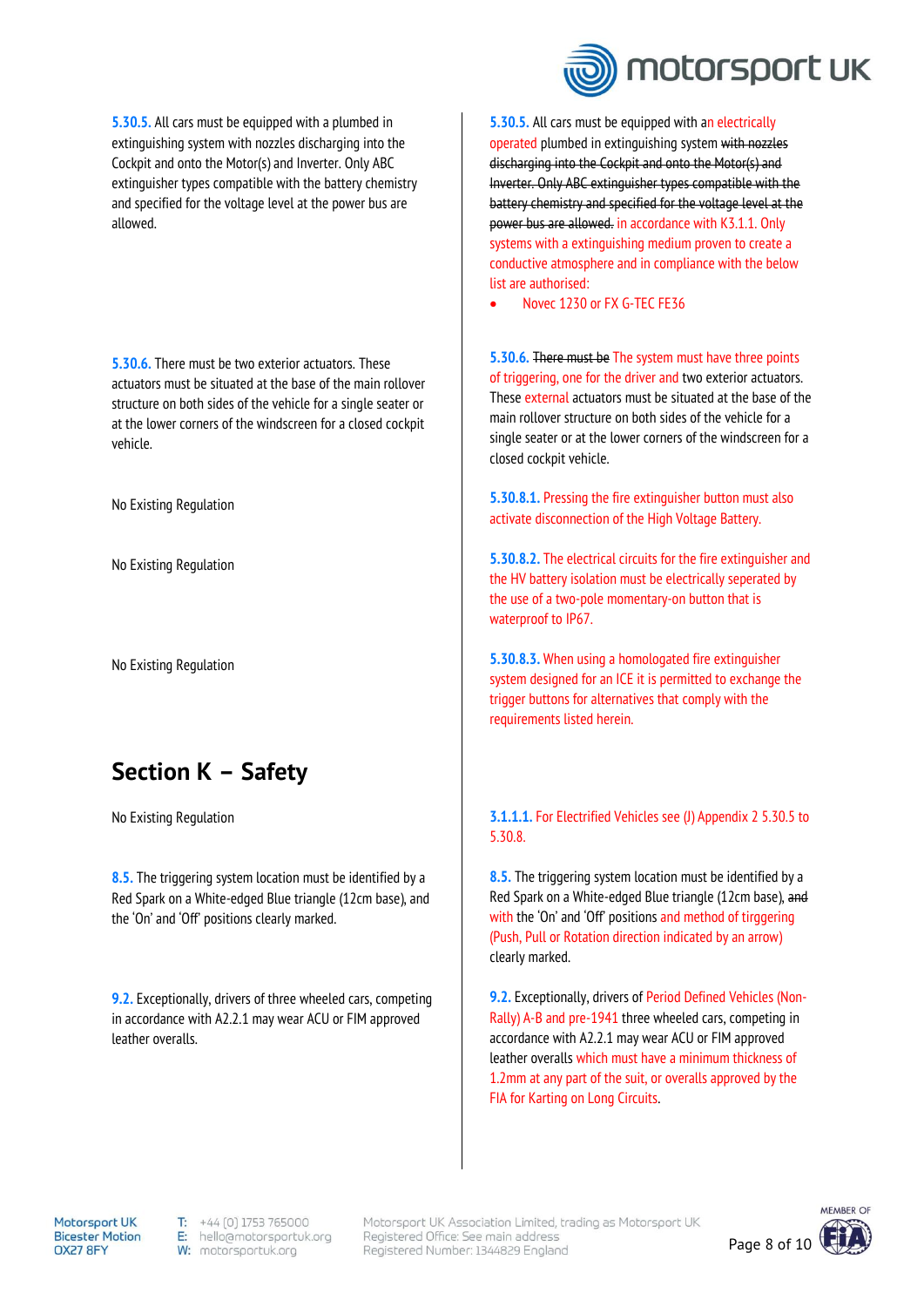

### **Section W – Championships**

#### **1st October**

**1.3.1.** Date by which a Notice of Intent to run or continue to run a racing Championship in the following year must be registered with Motorsport UK. For existing Championships, a list of the number of starters at each round held in the current year and the year previous to the year of application must also be submitted.

With the exception of a Winter Championship run to the same regulations as a current main Championship and which is required to submit its regulations a minimum of 6 weeks prior to the first round, any Notice of Intent received after 1st October will only be considered by the Motor Racing Championship Control Panel in exceptional circumstances, and will be subject to a late submission fee of 100% of the Championship Permit fee. Any Notice of Intent received on or after 1st January of the following year will be refused.

Any major changes in a Championship must be notified to Motorsport UK with the Notice of Intent.

The Motor Racing Championship Control Panel will discuss and may recommend outline consent for those Championships submitted and may delegate to a Working Group any unresolved queries.

**1.3.1.3.** In respect of all proposed new Race Championship applications a Notice of Intent must be submitted in accordance with 1.3.1 above. Any new Championship must have guaranteed support for a minimum of three years ('the Term').

**1.3.1.5.** To maintain Championship status, the minimum average number of starters during the previous year in a Grade A, B, C or D Championship should be 16. For Truck Racing Championships the average minimum number of starters should be 12. For Junior Car Race Championships Q.7.3 applies.

#### **1st October**

**1.3.1.** Date by which a Notice of Intent to run or continue to run a racing Championship in the following year must be registered with Motorsport UK. For existing Championships, a list of the number of starters at each round held in the current year and the year previous to the year of application must also be submitted.

With the exception of a Winter Championship run to the same regulations as a current main Championship and which is required to submit its requlations a minimum of 6 weeks prior to the first round, any Notice of Intent received after 1st October will only be considered by the Motor Racing Championship Control Panel in exceptional circumstances, and will be subject to a late submission fee of 100% of the Championship Permit fee. Any Notice of Intent received on or after 1st January of the following year will be refused.

Any major changes in a Championship must be notified to Motorsport UK with the Notice of Intent.

#### **1 st August**

Date by which a Notice of Intent to run a New racing Championship in the following year must be registered with Motorsport UK.

The Motor Racing Championship Control Panel will discuss and may recommend outline consent for those Championships submitted and may delegate to a Working Group any unresolved queries.

**1.3.1.3.** In respect of all proposed new Race Championship applications a Notice of Intent must be submitted by  $1<sup>st</sup>$ August (in the preceding year) in accordance with 1.3.1 above. Any new Championship must have guaranteed support for a minimum of three years ('the Term').

**1.3.1.5.** To maintain Championship status, the minimum average number of starters during the current and previous year in a Grade A, B, C or D Championship should be 16. For Truck Racing Championships the average minimum number of starters should be 12 10. For Junior Car Race Championships Q.7.3 applies.